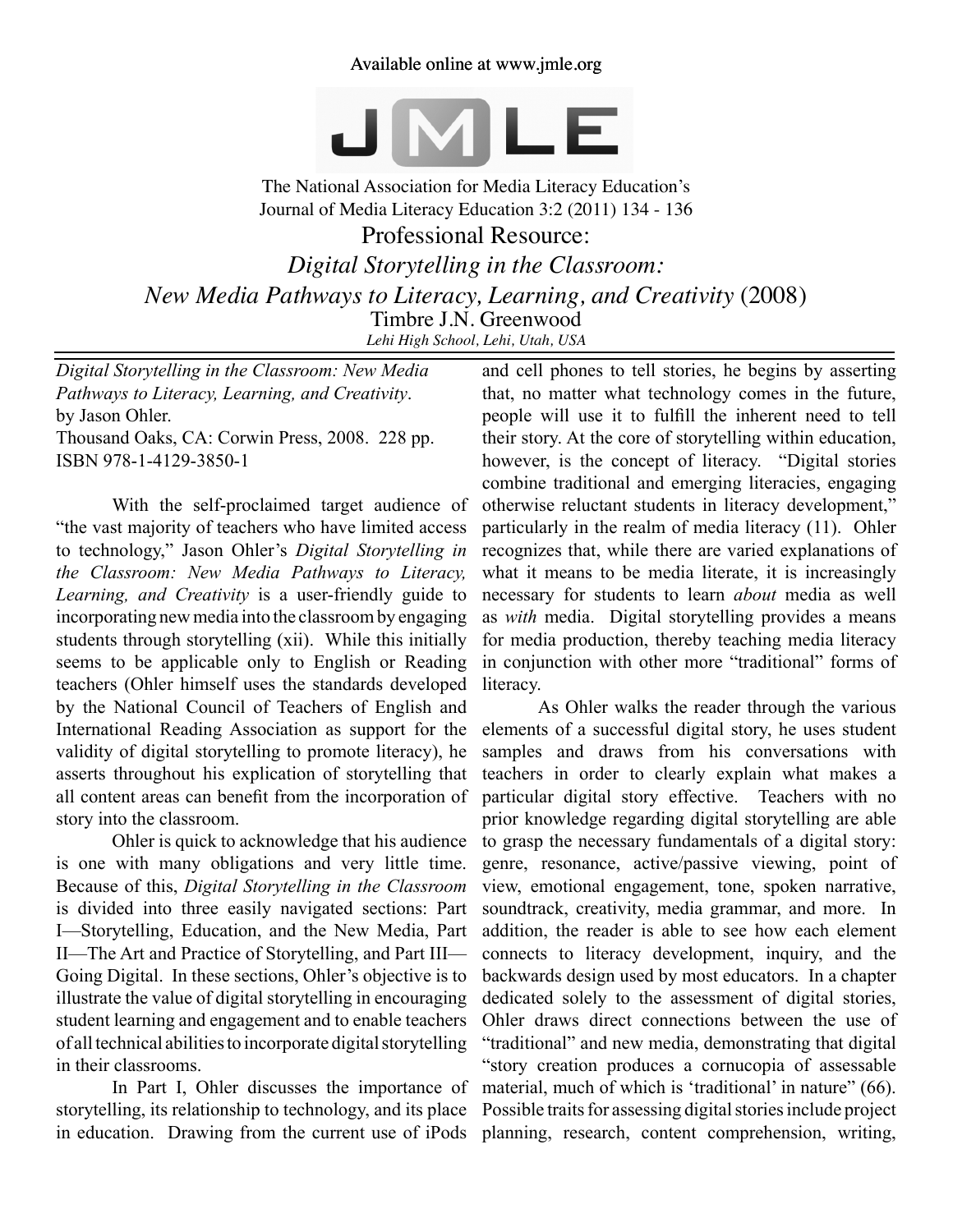flow/organization/pacing, and citations/permissions, all of which are standard traits on rubrics for assessing academic writing.

Because the foundation of any high-quality digital story, regardless of subject matter, is a good *story*, Part II of *Digital Storytelling in the Classroom* addresses stories themselves and how to create a good one. While the discussion of "story" may initially inspire thoughts of novels or short stories taught in a Language Arts curriculum, good stories can be told within any subject area. For example, a science teacher can incorporate story into the explanation of photosynthesis or the law of gravity, while a social studies teacher can use story in order to clarify various historical events for students. Often, as emphasized by Ohler, the use of story is much more effective than lecture because story is memorable—if asked to repeat concepts taught, even hours later, students have often forgotten the material. When asked to repeat a story, however, student recall is much better.

Ohler instructs educators to begin teaching digital storytelling with instruction on the story core the three elements being the central problem/challenge, the transformation of the character, and the resolution of the challenge. Once students are able to identify these elements of a story, they are then able to begin deconstructing all stories, no matter what form they take, which "can be an effective beginning point for the study of media" (75). In addition, the story core acts as a very useful starting point in the assessment of digital stories.

In this section, Ohler also discusses the need for storyboarding, which "show[s] the flow of story motion" as well as story mapping, which "show[s] the flow of story emotion" (77). He addresses story mapping extensively, emphasizing the necessity of emotional connection if one is to create an affective and effective story. With the presentation of various versions of Visual Portraits of a Story (VPS), this section becomes a valuable resource for any teacher who addresses storytelling in any way, whether in the examination of others' writing or in the creation of original work. By walking through the use of a story map in the creation of his own map, Ohler demonstrates the effectiveness of story mapping in story creation; what starts as a flat, boring anecdote quickly becomes an engaging tale when examined with the proper lenses and adapted accordingly. This exercise alone demonstrates the ease with which a classroom teacher can incorporate

these principles into an existing curriculum, making it that much easier to move into the realm of digital storytelling.

It is also in Part II, "The Art and Practice of Storytelling" that Ohler discusses Bloom's Cognitive and Affective Taxonomies. He contends that educators and students can use these taxonomies in the transformation of their characters and themselves. By focusing on these elements within digital stories, teachers are able "to help students tell more effective stories…to understand students through their stories… [and] to help students grow through their stories" (111-112). While not many would say that these are unimportant teaching objectives, employing educational theory in the creation of digital story can further enable an educator (and parents, administrators, and school boards) to see the worthwhile nature of digital storytelling.

It is not until the final section, "Going Digital," that Ohler directly addresses technology itself, for as he reminds the reader throughout, "if you don't have a good story to tell, the technology just makes it more obvious" (5-6). It is here that he illustrates the media production process, demystifying it for those who may be intimidated by the prospect of creating digital stories.

Comparing media production to the step-bystep process of cake baking, Ohler walks the reader through the five phases of making media: story planning, preproduction, production, postproduction, and performance/posting/showing/distribution. Within each phase of production, Ohler explains the process, gives advice regarding how best to make each process go as smoothly as possible, and takes care to warn teachers of possible pitfalls or difficulties that may arise. In addition, he provides a list of helpful equipment and advice (though not product endorsement, as he is very careful to point out) regarding hardware and software that has proven useful in his digital storytelling process. In recommending technological equipment, Ohler continually points out that technology does not necessarily need to be the best and most expensive in order to be effective. Digital storytelling can be done at very little actual cost to the teacher, if effort is put into locating and accessing inexpensive resources.

In closing *Digital Storytelling in the Classroom*, Ohler very necessarily addresses copyright and fair use. As with anything involving digital media, digital storytelling inherently lends itself to copyright infringement through the use of music, images, video